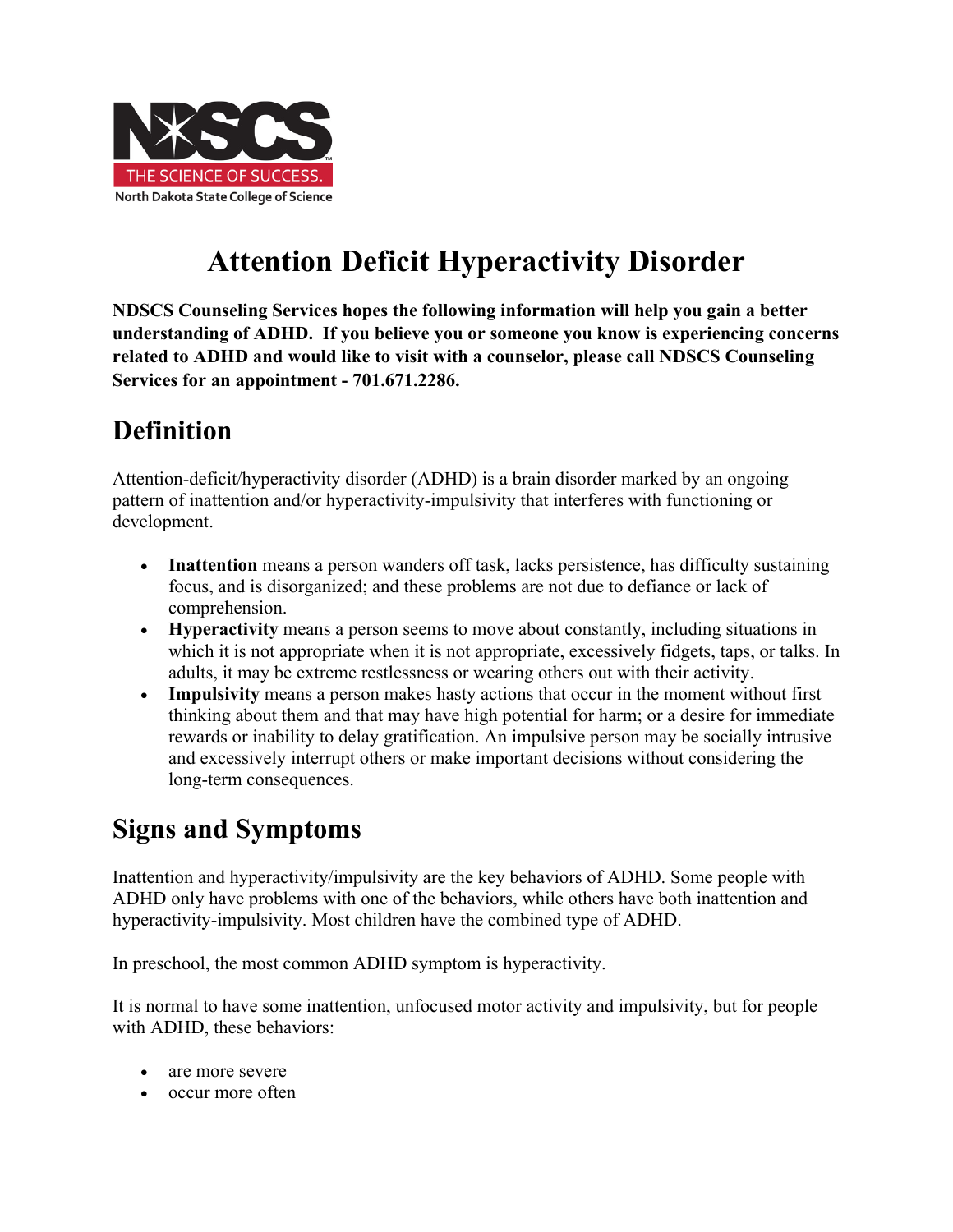• interfere with or reduce the quality of how they function socially, at school, or in a job

#### **Inattention**

People with symptoms of inattention may often:

- Overlook or miss details, make careless mistakes in schoolwork, at work, or during other activities
- Have problems sustaining attention in tasks or play, including conversations, lectures, or lengthy reading
- Not seem to listen when spoken to directly
- Not follow through on instructions and fail to finish schoolwork, chores, or duties in the workplace or start tasks but quickly lose focus and get easily sidetracked
- Have problems organizing tasks and activities, such as what to do in sequence, keeping materials and belongings in order, having messy work and poor time management, and failing to meet deadlines
- Avoid or dislike tasks that require sustained mental effort, such as schoolwork or homework, or for teens and older adults, preparing reports, completing forms or reviewing lengthy papers
- Lose things necessary for tasks or activities, such as school supplies, pencils, books, tools, wallets, keys, paperwork, eyeglasses, and cell phones
- Be easily distracted by unrelated thoughts or stimuli
- Be forgetful in daily activities, such as chores, errands, returning calls, and keeping appointments

### **Hyperactivity-Impulsivity**

People with symptoms of hyperactivity-impulsivity may often:

- Fidget and squirm in their seats
- Leave their seats in situations when staying seated is expected, such as in the classroom or in the office
- Run or dash around or climb in situations where it is inappropriate or, in teens and adults, often feel restless
- Be unable to play or engage in hobbies quietly
- Be constantly in motion or "on the go," or act as if "driven by a motor"
- Talk nonstop
- Blurt out an answer before a question has been completed, finish other people's sentences, or speak without waiting for a turn in conversation
- Have trouble waiting his or her turn
- Interrupt or intrude on others, for example in conversations, games, or activities

Diagnosis of ADHD requires a comprehensive evaluation by a licensed clinician, such as a pediatrician, psychologist, or psychiatrist with expertise in ADHD. For a person to receive a diagnosis of ADHD, the symptoms of inattention and/or hyperactivity-impulsivity must be chronic or long-lasting, impair the person's functioning, and cause the person to fall behind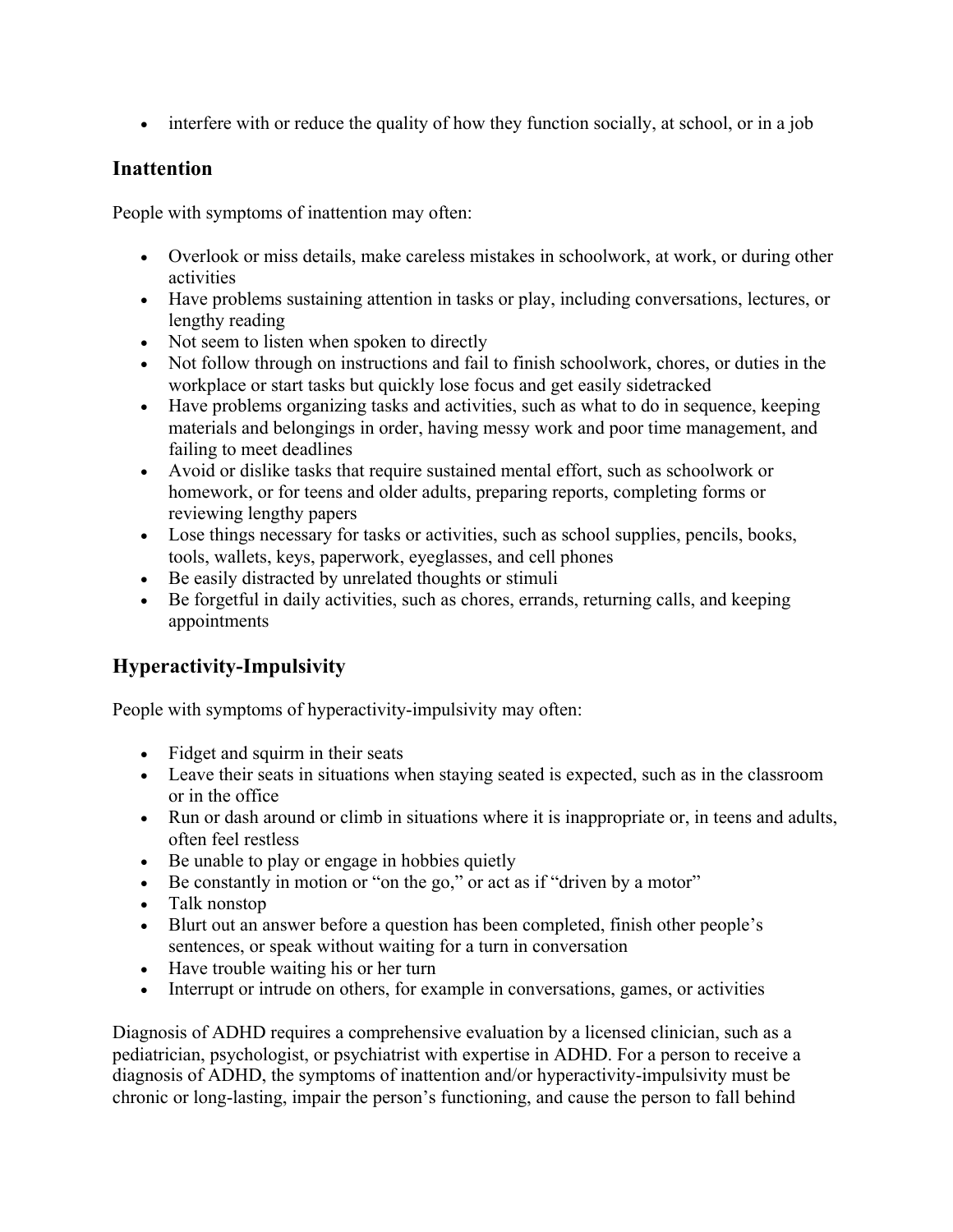normal development for his or her age. The doctor will also ensure that any ADHD symptoms are not due to another medical or psychiatric condition. Most children with ADHD receive a diagnosis during the elementary school years. For an adolescent or adult to receive a diagnosis of ADHD, the symptoms need to have been present prior to age 12.

ADHD symptoms can appear as early as between the ages of 3 and 6 and can continue through adolescence and adulthood. Symptoms of ADHD can be mistaken for emotional or disciplinary problems or missed entirely in quiet, well-behaved children, leading to a delay in diagnosis. Adults with undiagnosed ADHD may have a history of poor academic performance, problems at work, or difficult or failed relationships.

ADHD symptoms can change over time as a person ages. In young children with ADHD, hyperactivity-impulsivity is the most predominant symptom. As a child reaches elementary school, the symptom of inattention may become more prominent and cause the child to struggle academically. In adolescence, hyperactivity seems to lessen and may show more often as feelings of restlessness or fidgeting, but inattention and impulsivity may remain. Many adolescents with ADHD also struggle with relationships and antisocial behaviors. Inattention, restlessness, and impulsivity tend to persist into adulthood.

## **Risk Factors**

Scientists are not sure what causes ADHD. Like many other illnesses, a number of factors can contribute to ADHD, such as:

- Genes
- Cigarette smoking, alcohol use, or drug use during pregnancy
- Exposure to environmental toxins during pregnancy
- Exposure to environmental toxins, such as high levels of lead, at a young age
- Low birth weight
- Brain injuries

ADHD is more common in males than females, and females with ADHD are more likely to have problems primarily with inattention. Other conditions, such as learning disabilities, anxiety disorder, conduct disorder, depression, and substance abuse, are common in people with ADHD.

## **Treatment and Therapies**

While there is no cure for ADHD, currently available treatments can help reduce symptoms and improve functioning. Treatments include medication, psychotherapy, education or training, or a combination of treatments.

### **Medication**

For many people, ADHD medications reduce hyperactivity and impulsivity and improve their ability to focus, work, and learn. Medication also may improve physical coordination.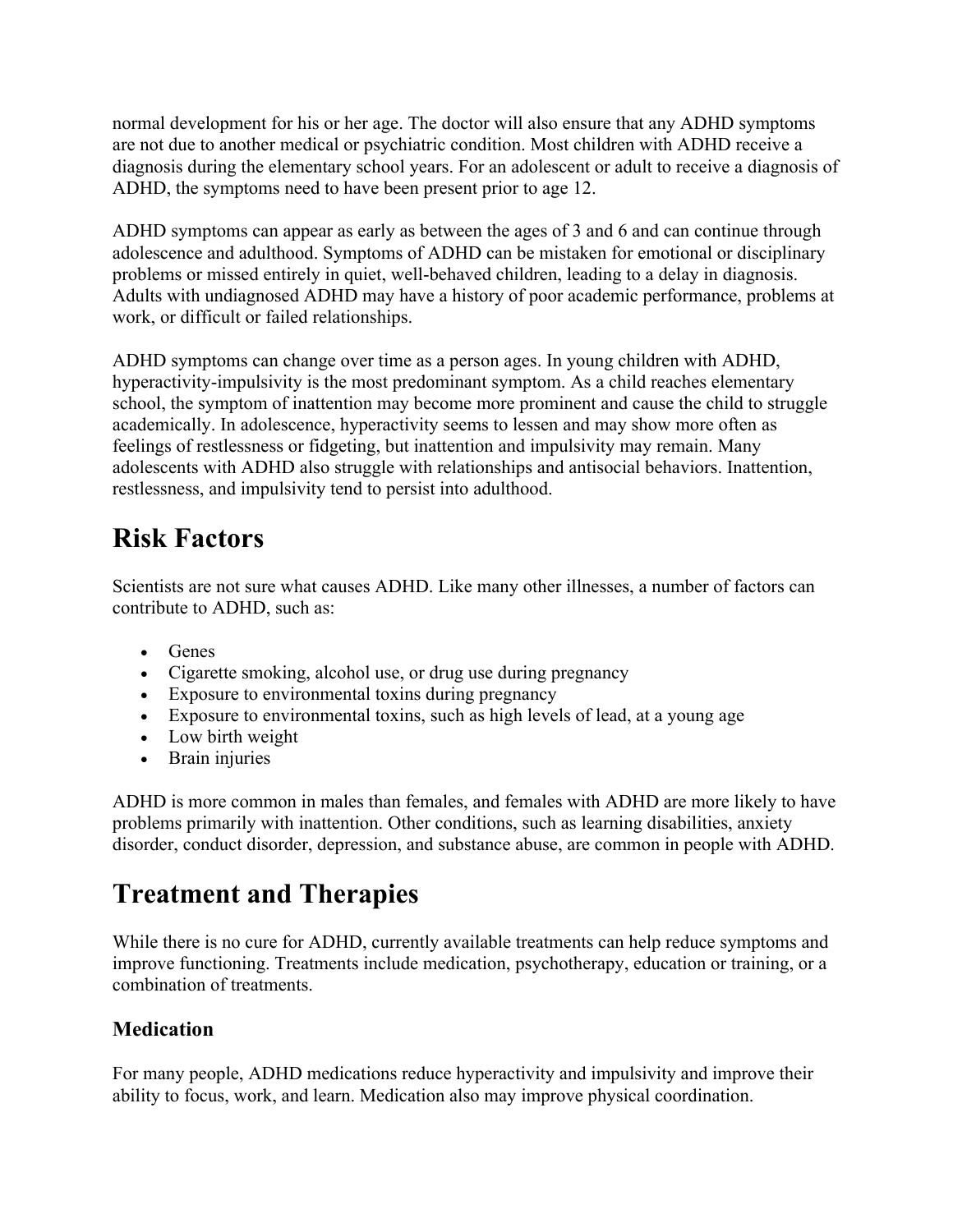Sometimes several different medications or dosages must be tried before finding the right one that works for a particular person. Anyone taking medications must be monitored closely and carefully by their prescribing doctor.

**Stimulants.** The most common type of medication used for treating ADHD is called a "stimulant." Although it may seem unusual to treat ADHD with a medication that is considered a stimulant, it works because it increases the brain chemicals dopamine and norepinephrine, which play essential roles in thinking and attention.

Under medical supervision, stimulant medications are considered safe. However, there are risks and side effects, especially when misused or taken in excess of the prescribed dose. For example, stimulants can raise blood pressure and heart rate and increase anxiety. Therefore, a person with other health problems, including high blood pressure, seizures, heart disease, glaucoma, liver or kidney disease, or an anxiety disorder should tell their doctor before taking a stimulant.

Talk with a doctor if you see any of these side effects while taking stimulants:

- decreased appetite
- sleep problems
- tics (sudden, repetitive movements or sounds);
- personality changes
- increased anxiety and irritability
- stomachaches
- headaches

**Non-stimulants.** A few other ADHD medications are non-stimulants. These medications take longer to start working than stimulants, but can also improve focus, attention, and impulsivity in a person with ADHD. Doctors may prescribe a non-stimulant: when a person has bothersome side effects from stimulants; when a stimulant was not effective; or in combination with a stimulant to increase effectiveness.

Although not approved by the U.S. Food and Drug Administration (FDA) specifically for the treatment of ADHD, some antidepressants are sometimes used alone or in combination with a stimulant to treat ADHD. Antidepressants may help all of the symptoms of ADHD and can be prescribed if a patient has bothersome side effects from stimulants. Antidepressants can be helpful in combination with stimulants if a patient also has another condition, such as an anxiety disorder, depression, or another mood disorder.

Doctors and patients can work together to find the best medication, dose, or medication combination. Learn the basics about stimulants and other mental health medications on the NIMH Mental Health Medications webpage and check the FDA website (http://www.fda.gov/ ), for the latest information on warnings, patient medication guides, or newly approved medications.

### **Psychotherapy**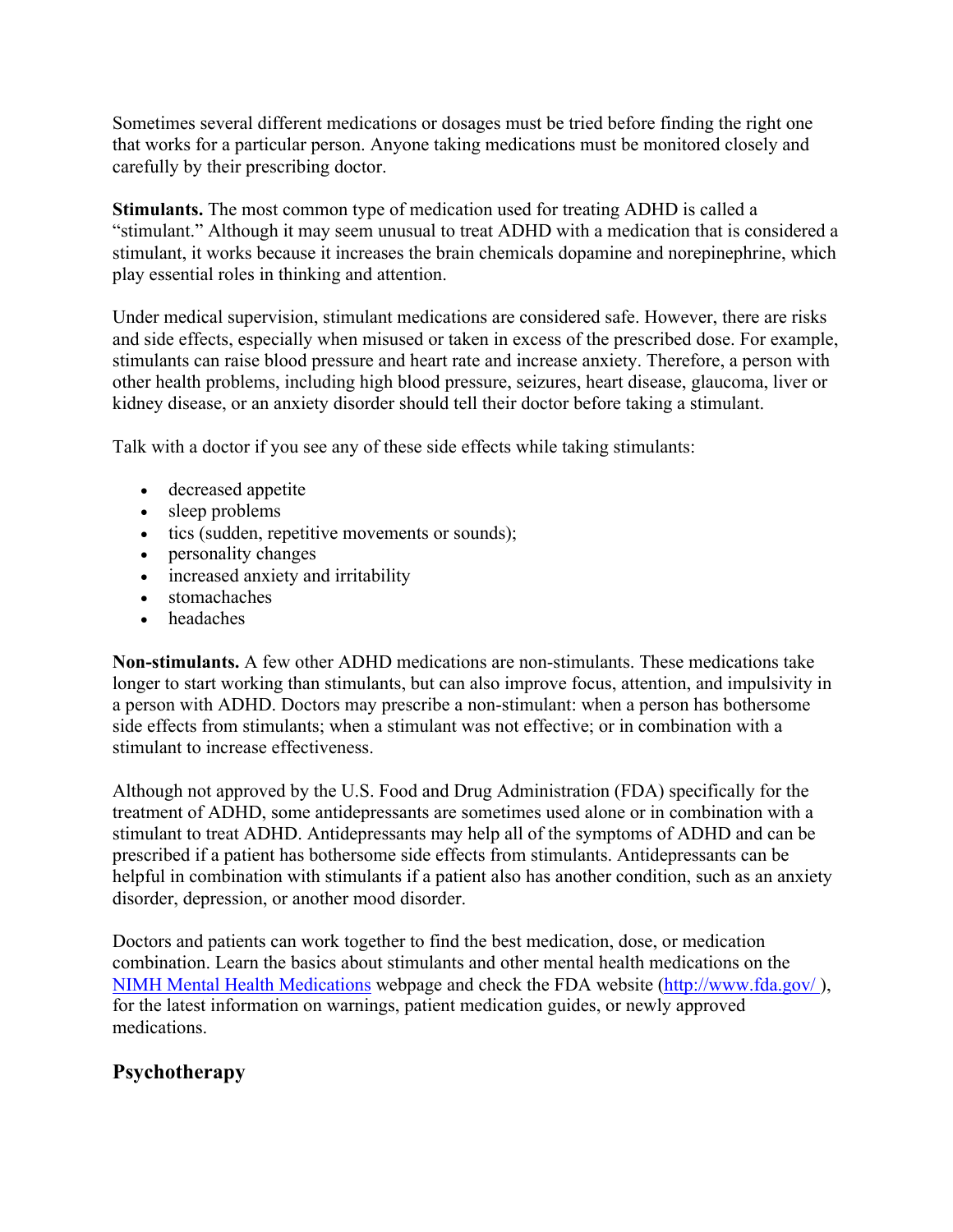Adding psychotherapy to treat ADHD can help patients and their families to better cope with everyday problems.

**Behavioral therapy** is a type of psychotherapy that aims to help a person change his or her behavior. It might involve practical assistance, such as help organizing tasks or completing schoolwork, or working through emotionally difficult events. Behavioral therapy also teaches a person how to:

- monitor his or her own behavior
- give oneself praise or rewards for acting in a desired way, such as controlling anger or thinking before acting

Parents, teachers, and family members also can give positive or negative feedback for certain behaviors and help establish clear rules, chore lists, and other structured routines to help a person control his or her behavior. Therapists may also teach children social skills, such as how to wait their turn, share toys, ask for help, or respond to teasing. Learning to read facial expressions and the tone of voice in others, and how to respond appropriately can also be part of social skills training.

Cognitive behavioral therapy can also teach a person mindfulness techniques, or meditation. A person learns how to be aware and accepting of one's own thoughts and feelings to improve focus and concentration. The therapist also encourages the person with ADHD to adjust to the life changes that come with treatment, such as thinking before acting, or resisting the urge to take unnecessary risks.

**Family and marital therapy** can help family members and spouses find better ways to handle disruptive behaviors, to encourage behavior changes, and improve interactions with the patient.

For more information on psychotherapy, see the Psychotherapies webpage on the NIMH website.

#### **Education and Training**

Children and adults with ADHD need guidance and understanding from their parents, families, and teachers to reach their full potential and to succeed. For school-age children, frustration, blame, and anger may have built up within a family before a child is diagnosed. Parents and children may need special help to overcome negative feelings. Mental health professionals can educate parents about ADHD and how it affects a family. They also will help the child and his or her parents develop new skills, attitudes, and ways of relating to each other.

**Parenting skills training (behavioral parent management training)** teaches parents the skills they need to encourage and reward positive behaviors in their children. It helps parents learn how to use a system of rewards and consequences to change a child's behavior. Parents are taught to give immediate and positive feedback for behaviors they want to encourage, and ignore or redirect behaviors that they want to discourage. They may also learn to structure situations in ways that support desired behavior.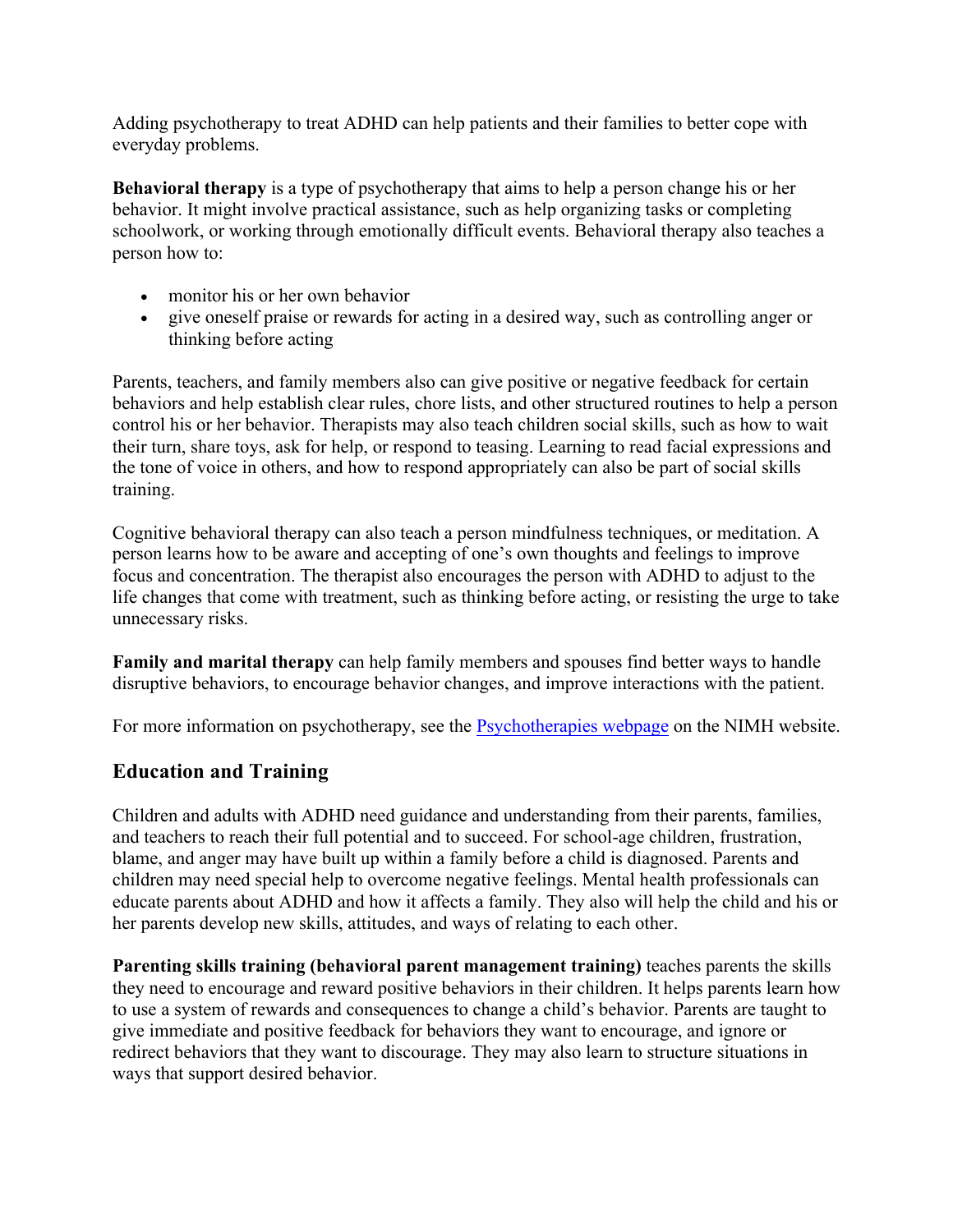**Stress management techniques** can benefit parents of children with ADHD by increasing their ability to deal with frustration so that they can respond calmly to their child's behavior.

**Support groups** can help parents and families connect with others who have similar problems and concerns. Groups often meet regularly to share frustrations and successes, to exchange information about recommended specialists and strategies, and to talk with experts.

### **Tips to Help Kids and Adults with ADHD Stay Organized**

#### **For Kids:**

Parents and teachers can help kids with ADHD stay organized and follow directions with tools such as:

- Keeping a routine and a schedule. Keep the same routine every day, from wake-up time to bedtime. Include times for homework, outdoor play, and indoor activities. Keep the schedule on the refrigerator or on a bulletin board in the kitchen. Write changes on the schedule as far in advance as possible.
- Organizing everyday items. Have a place for everything, and keep everything in its place. This includes clothing, backpacks, and toys.
- Using homework and notebook organizers. Use organizers for school material and supplies. Stress to your child the importance of writing down assignments and bringing home the necessary books.
- Being clear and consistent. Children with ADHD need consistent rules they can understand and follow.
- Giving praise or rewards when rules are followed. Children with ADHD often receive and expect criticism. Look for good behavior, and praise it.

#### **For Adults:**

A professional counselor or therapist can help an adult with ADHD learn how to organize his or her life with tools such as:

- Keeping routines
- Making lists for different tasks and activities
- Using a calendar for scheduling events
- Using reminder notes
- Assigning a special place for keys, bills, and paperwork
- Breaking down large tasks into more manageable, smaller steps so that completing each part of the task provides a sense of accomplishment.
- **NDSCS Counseling Services offers free and confidential counseling to address a variety of needs. Please call 701.671.2286 regarding any questions or if you would like to make an appointment at NDSCS-Wahpeton.**